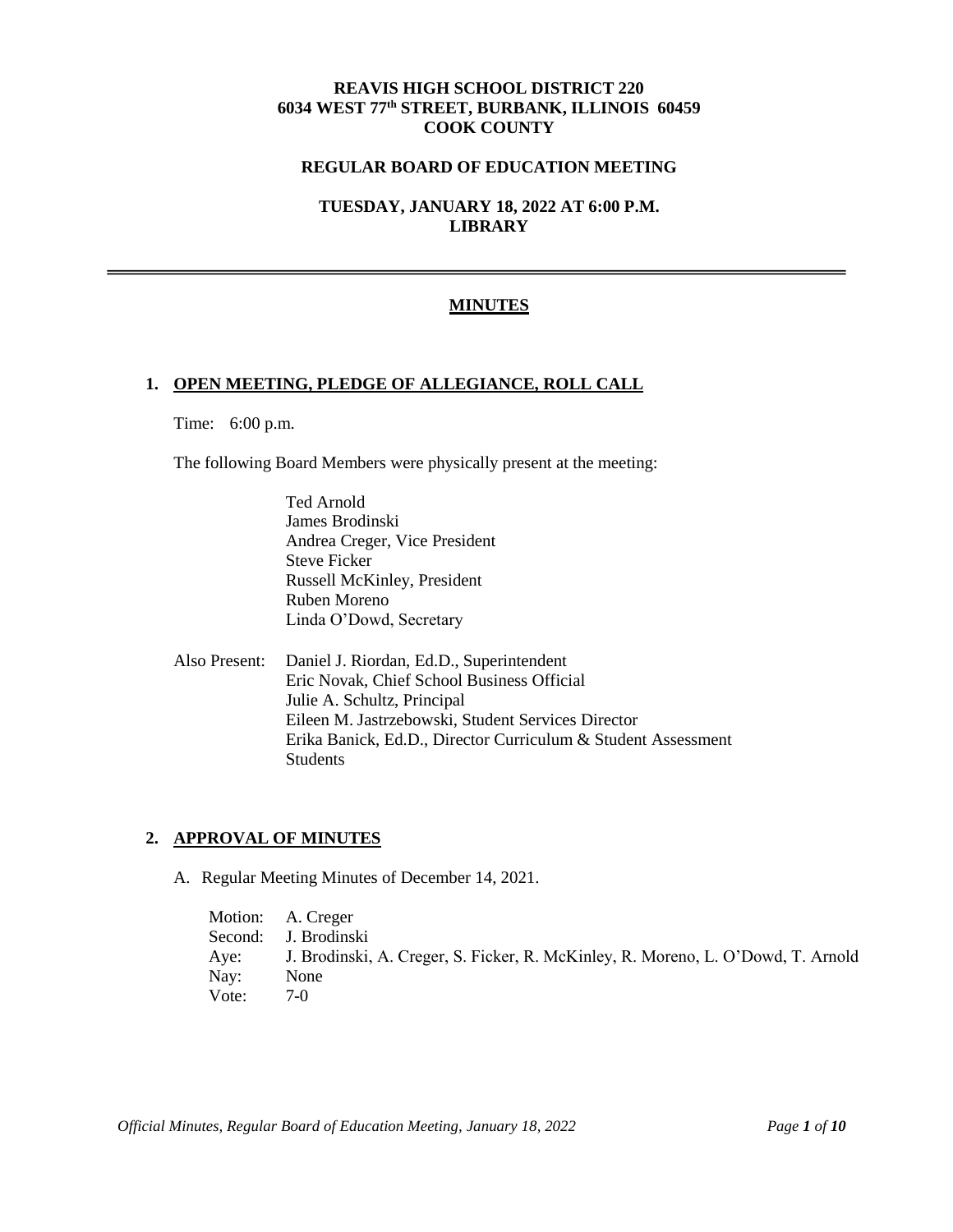B. Closed Session Minutes of Regular Meeting of December 14, 2021.

Motion: L. O'Dowd Second: R. Moreno Aye: A. Creger, S. Ficker, R. McKinley, R. Moreno, L. O'Dowd, T. Arnold, J. Brodinski Nay: None Vote: 7-0

C. Special Meeting Minutes of December 21, 2021.

Motion: S. Ficker Second: A. Creger Aye: S. Ficker, R. McKinley, R. Moreno, L. O'Dowd, T. Arnold, J. Brodinski, A. Creger Nay: None Vote: 7-0

D. Closed Session Minutes of Special Meeting of December 21, 2021.

Motion: R. Moreno Second: S. Ficker Aye: R. McKinley, R. Moreno, L. O'Dowd, T. Arnold, J. Brodinski, A. Creger, S. Ficker Nay: None Vote: 7-0

# **3. AUDIENCE PARTICIPATION**

There was no *Audience Participation* at this meeting.

# **4. COMMUNITY USE OF FACILITIES**

• Approved request by Oak Lawn Park District to use the Auditorium and Multipurpose Room for the purpose of annual Spring Recital from April 1-3, 2022.

Motion: J. Brodinski Second: R. McKinley

Dr. Riordan explained that they have used our facilities for a few years. There are several Reavis students that are in multiple of these performances. Ms. Creger asked how many the new Oak Lawn High School auditorium could hold. Dr. Riordan replied approximately 600 and Reavis's can hold just over 900.

Aye: R. Moreno, L. O'Dowd, T. Arnold, J. Brodinski, A. Creger, S. Ficker, R. McKinley Nay: None Vote: 7-0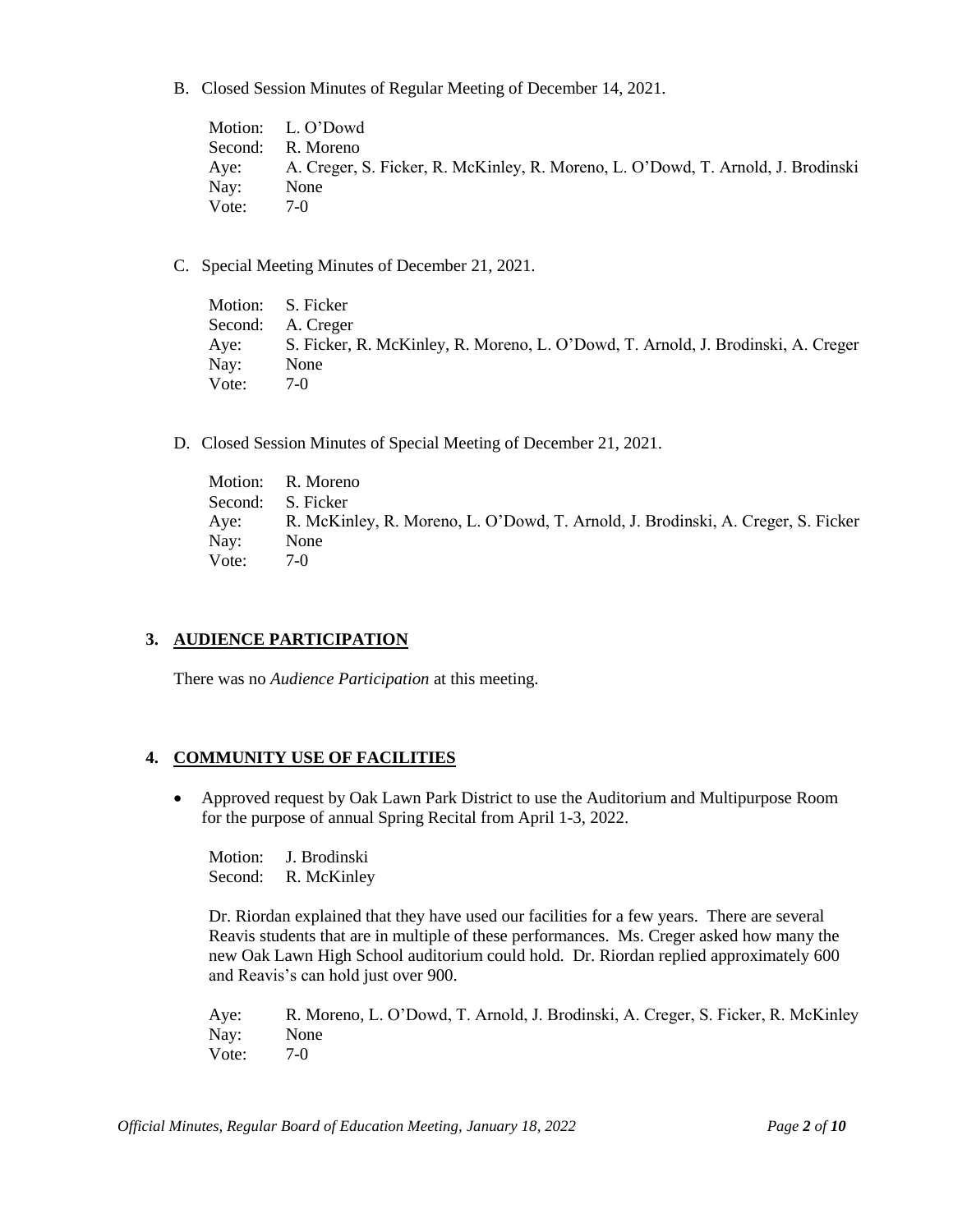# **5. FISCAL MANAGEMENT**

A. Financial Statements dated December 31, 2021.

Motion: A. Creger Second: S. Ficker Aye: L. O'Dowd, T. Arnold, J. Brodinski, A. Creger, S. Ficker, R. McKinley, R. Moreno Nay: None Vote: 7-0

B. Payment of Bills for January, 2022.

Motion: L. O'Dowd Second: J. Brodinski Aye: T. Arnold, J. Brodinski, A. Creger, S. Ficker, R. McKinley, R. Moreno, L. O'Dowd Nay: None Vote: 7-0

C. Approved the audit of the Financial Statements for the period ending June 30, 2020 as presented by RSM US LLP, Certified Public Accountants.

Motion: S. Ficker Second: R. Moreno

Mr. Novak distributed a handout outlining the audit highlights. The key important highlights being it was a clean audit without any findings from the auditors. This is the  $4<sup>th</sup>$  consecutive year the District has achieved a surplus of revenues greater than expenses. This year that surplus was approximately \$2.7 million. The financial profile is projected to rise from 3.15 to 3.6 which will move Reavis from the review to the recognition designation. Mr. Novak that is really a great audit and something Reavis can be proud of.

Aye: J. Brodinski, A. Creger, S. Ficker, R. McKinley, R. Moreno, L. O'Dowd, T. Arnold Nay: None Vote: 7-0

D. Approved the audit of the Student Activity Fund for the period ending June 30, 2020 as presented by RSM US LLP, Certified Public Accountants.

Motion: L. O'Dowd Second: A. Creger

Mr. Novak clarified that these are the accounts that are outside the budget accounts. The accounts are used by the athletic and activity groups.

Aye: A. Creger, S. Ficker, R. McKinley, R. Moreno, L. O'Dowd, T. Arnold, J. Brodinski Nay: None Vote: 7-0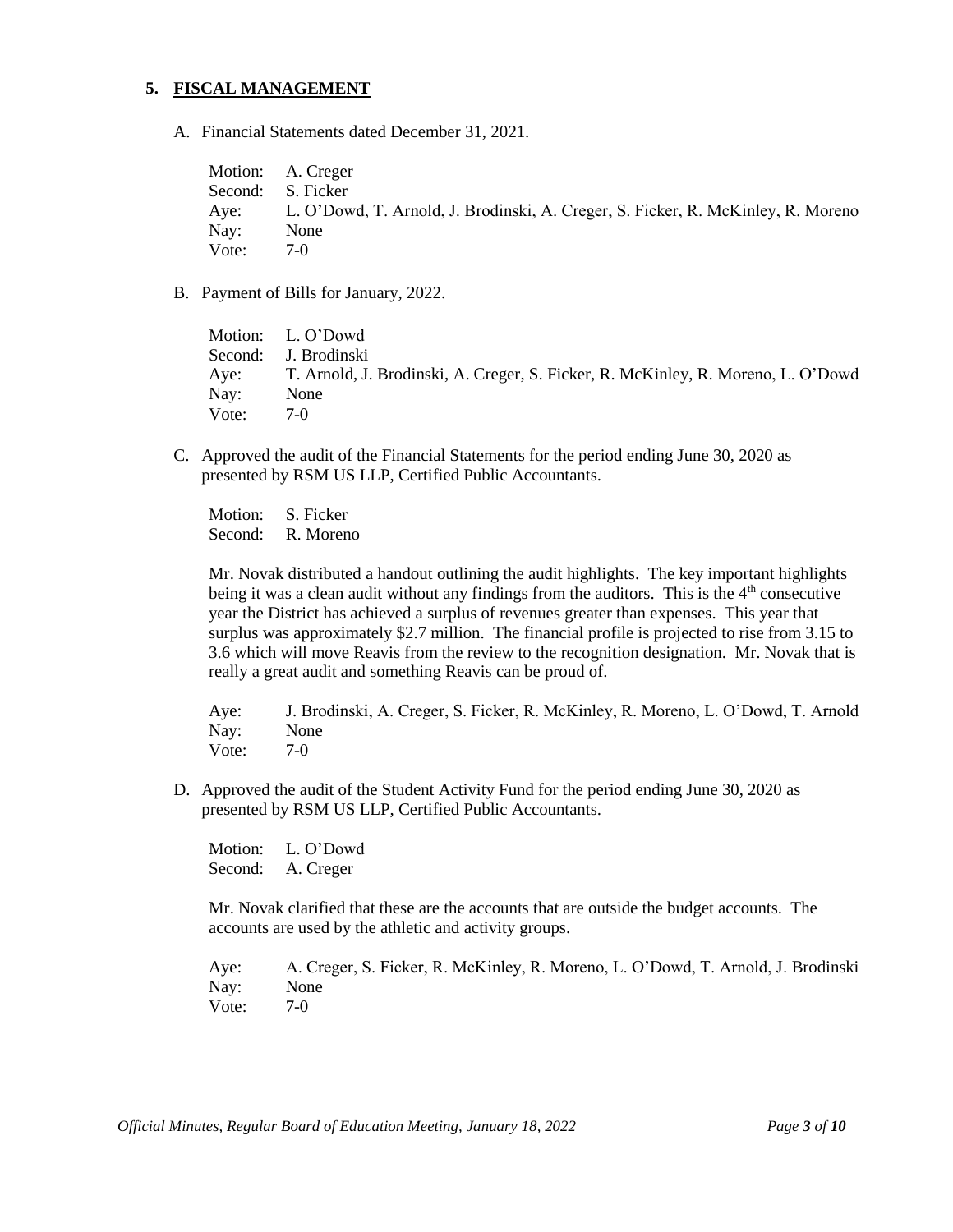## **6. TRAVEL**

A. Approved request by Mr. Don Erickson and the Reavis High School Baseball Team, to travel to Fort Walton Beach, Florida from April 1 - April 8, 2022.

Motion: S. Ficker Second: R. McKinley

Dr. Riordan commented that Mr. Erickson and the baseball team have traveled during spring break a number of times. They usually fit in one or two college visits during the trip. So, it is just as much about the experience as it is about playing baseball.

Aye: S. Ficker, R. McKinley, R. Moreno, L. O'Dowd, T. Arnold, J. Brodinski, A. Creger Nay: None Vote: 7-0

B. Approved request by Ms. Eileen Jastrzebowski, Ms. Gina Winiecki, Ms. Jaime Johnson, and Ms. Lindsay O'Donnell to attend the *Solution Tree: RTI at Work Summit* in Austin, TX from Feb 15-17, 2022.

Motion: S. Ficker Second: R. Moreno

Dr. Riordan explained that it has been quite some time since anyone attended these conferences. This conference is a student intervention focus which falls under the "whole child" approach. Dr. Riordan added that it is paid through Title I funds.

Aye: R. McKinley, R. Moreno, L. O'Dowd, T. Arnold, J. Brodinski, A. Creger, S. Ficker Nay: None Vote: 7-0

#### **7. PERSONNEL**

A. Approved the retirement request of Mr. Antonio del Alcazar, Teacher, effective at the conclusion of 1st semester of the 2025-2026 school year.

Motion: R. Moreno Second: S. Ficker

Dr. Riordan added that Mr. del Alcazar has been a Reavis Science teacher for 20+ years.

Aye: R. Moreno, L. O'Dowd, T. Arnold, J. Brodinski, A. Creger, S. Ficker, R. McKinley Nay: None Vote: 7-0

B. Approved the hire of Ms. Gisselle Campos, 3/5 Teacher, effective 2<sup>nd</sup> semester of the 2021-2022 school year.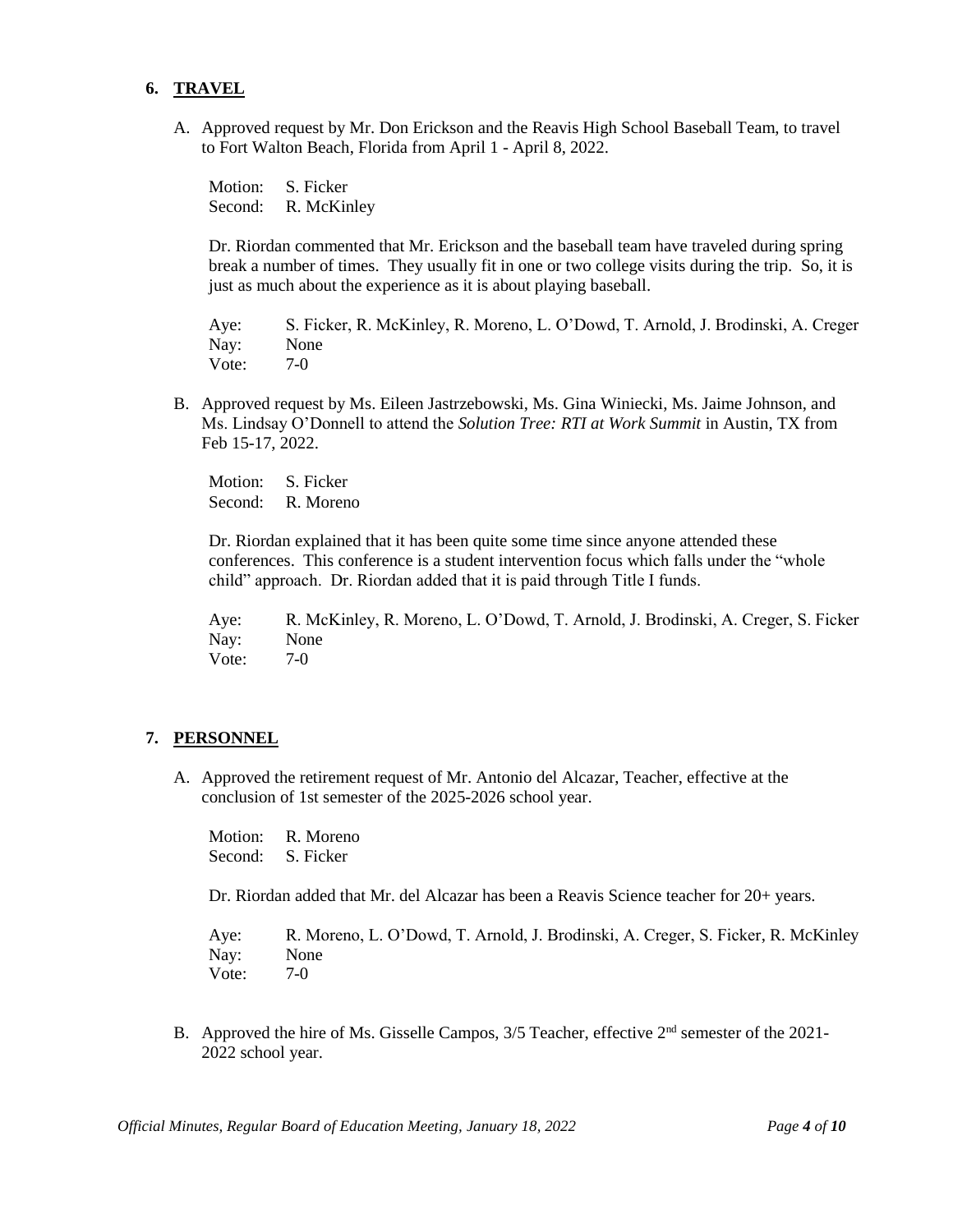Motion: L. O'Dowd Second: A. Creger

Dr. Riordan reminded the Board that she was hired last month as a full-time substitute. The 3/5 Math position was posted last summer but did not have a viable candidate. Ms. Campos has the Math endorsement needed for the position. Principal Schultz added that Ms. Campos is a 2017 Reavis graduate as well as an Apple Scholar.

Aye: L. O'Dowd, T. Arnold, J. Brodinski, A. Creger, S. Ficker, R. McKinley, R. Moreno Nay: None Vote: 7-0

C. Approved request for a leave of absence according to the provisions of the Family Medical Leave Act for Mr. Kyle McKinley, Teacher, tentatively beginning February 18, 2022 through March 25, 2022.

Motion: S. Ficker Second: A. Creger Aye: T. Arnold, J. Brodinski, A. Creger, S. Ficker, R. McKinley, R. Moreno, L. O'Dowd Nay: None Vote: 7-0

D. Approved the approval of Mr. Michael Gonzalez, Volunteer Girls' Soccer Coach, effective for the 2021-2022 school year.

Motion: A. Creger Second: R. Moreno

Dr. Riordan reminded the Board that Mr. Gonzalez is a new ELL teacher and also was a volunteer for the boy's program in the fall.

Ms. O'Dowd asked how many volunteer coaches for it sport. Dr. Riordan replied that it varies from sport to sport. The head coach has to make the recommendation to Mr. Morack, Athletic Director for approval before presenting to the Board.

Aye: J. Brodinski, A. Creger, S. Ficker, R. McKinley, R. Moreno, L. O'Dowd, T. Arnold Nay: None Vote: 7-0

E. Approved the approval of Mr. Sergio Perez, Volunteer Boys' Basketball Coach, effective for the 2021-2022 school year.

Motion: J. Brodinski Second: R. McKinley

Dr. Riordan shared that Mr. Perez lives in the district and works with some of the current players. The current coaches have gotten to know him and he has gone through the background verification process.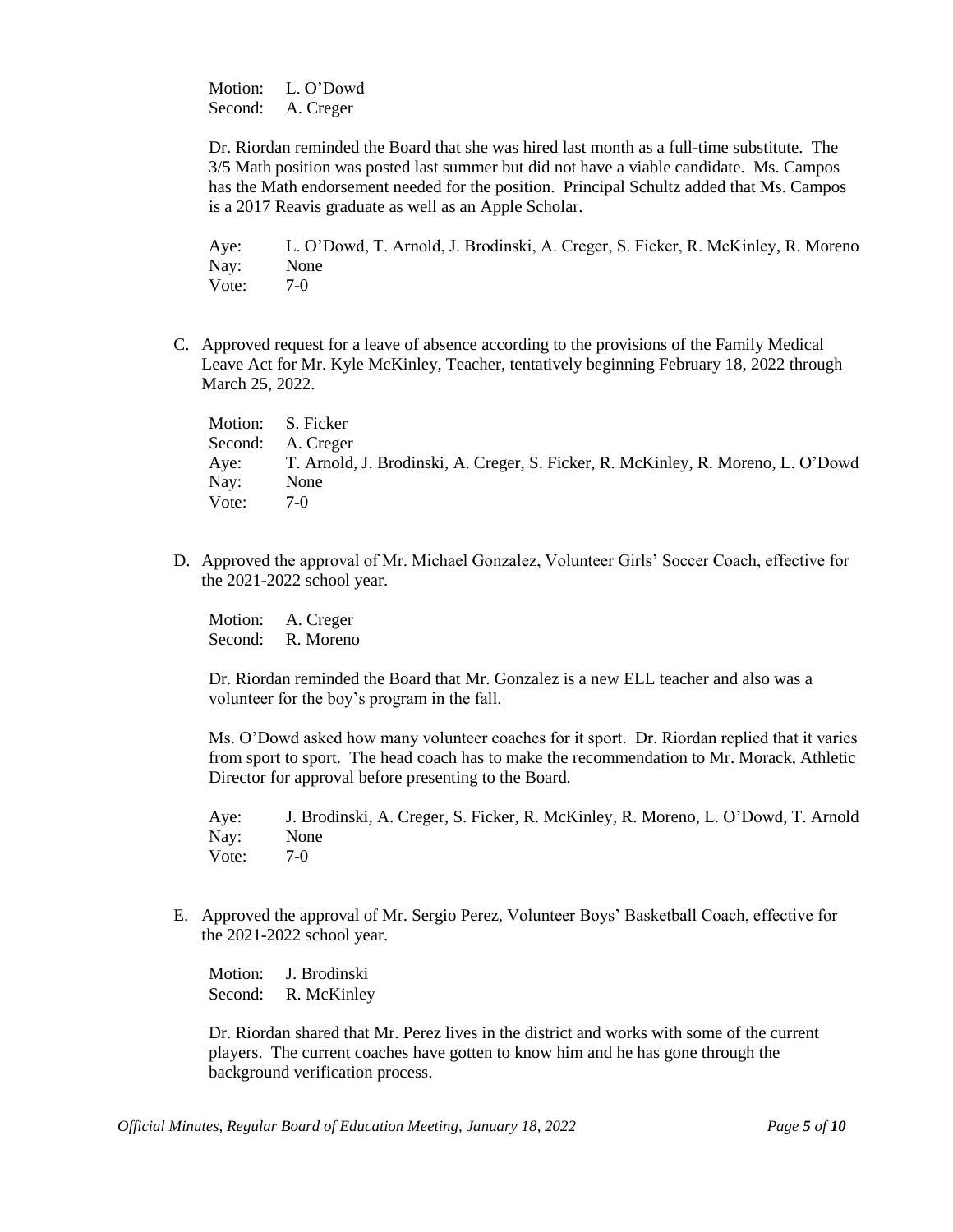Aye: A. Creger, S. Ficker, R. McKinley, R. Moreno, L. O'Dowd, T. Arnold, J. Brodinski Nay: None Vote: 7-0

#### **8. OLD BUSINESS**

There was no *Old Business* at this meeting.

#### **9. NEW BUSINESS**

A. Schedule a Special Board Meeting Tuesday, February 1, 2022 at 6:00 p.m.

Motion: S. Ficker Second: R. McKinley

Dr. Riordan explained that bids for the pool & locker renovation are being received on Wednesday, January 26<sup>th</sup> with a Building & Grounds meeting on Thursday, January  $27<sup>th</sup>$ . This Special Meeting would be to approve the bids.

It was agreed upon to have the Special Board meeting on Tuesday, February 1, 2022 at 5:00 p.m.

Aye: S. Ficker, R. McKinley, R. Moreno, L. O'Dowd, T. Arnold, J. Brodinski, A. Creger Nay: None Vote: 7-0

B. Approve entering into a five-year leasing contract with Midwest Transit Equipment for eight (8) 2021 buses.

Motion: L. O'Dowd Second: R. Moreno

Mr. Novak explained that 6 months ago a lease contract was approved for 6 busses. This is in anticipation of 8 busses having a lease expire on June 30, 2022. Dr. Riordan reminded the Board of the savings of waiting through the pandemic to lease these busses. Mr. Novak stated the estimated savings was \$90,000.00.

Aye: R. McKinley, R. Moreno, L. O'Dowd, T. Arnold, J. Brodinski, A. Creger, S. Ficker Nay: None Vote: 7-0

C. Approve the Memorandum of Understanding to the current Collective Bargaining Agreement between the Board of Education of Reavis High School District No. 220 and the Reavis High School Federation of Teachers, Local 1951, American Federation of Teachers, AFL-CIO.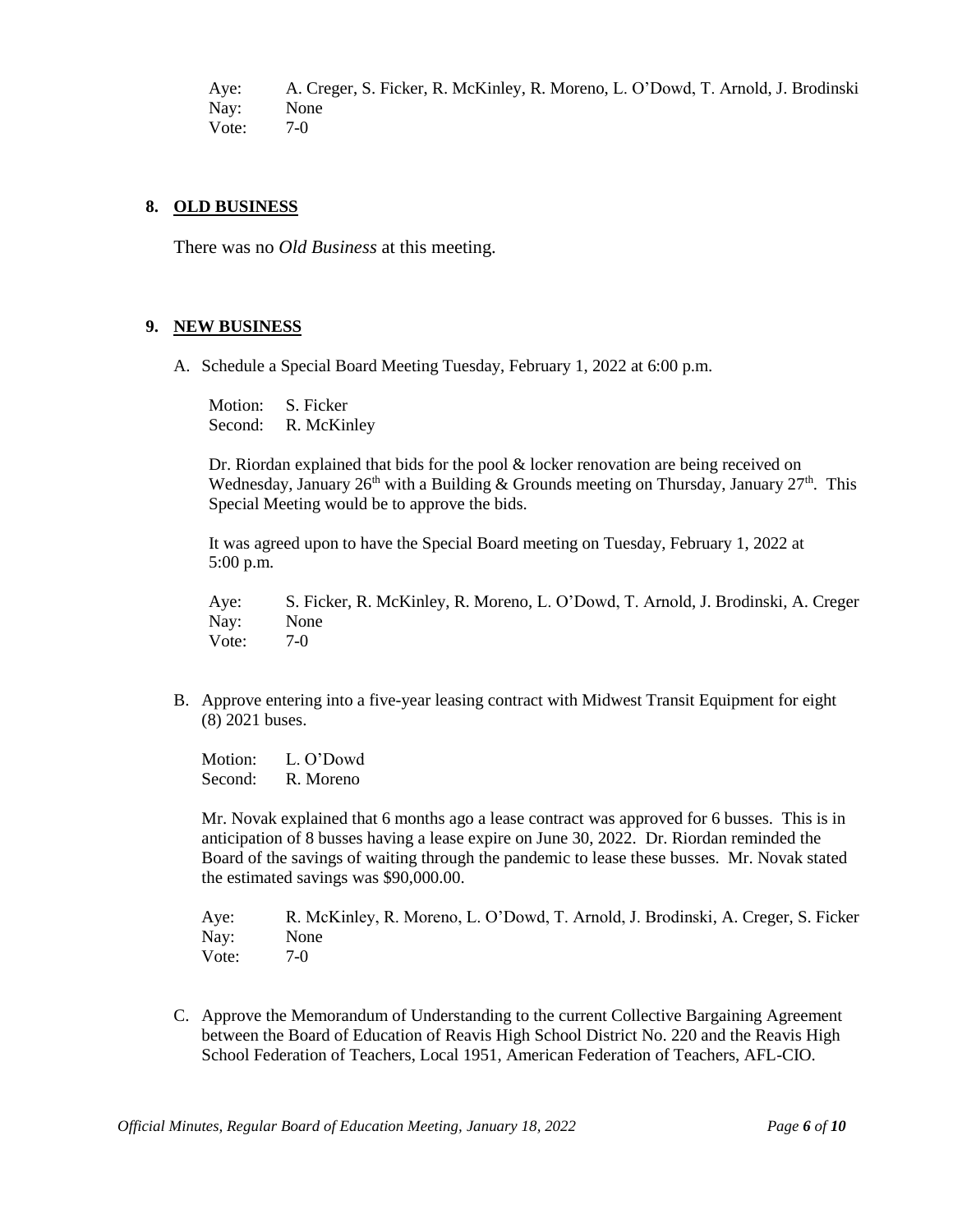| Motion: | S. Ficker                                                                        |
|---------|----------------------------------------------------------------------------------|
| Second: | R. McKinley                                                                      |
| Aye:    | R. Moreno, L. O'Dowd, T. Arnold, J. Brodinski, A. Creger, S. Ficker, R. McKinley |
| Nay:    | None                                                                             |
| Vote:   | $7-()$                                                                           |

D. Approve the Memorandum of Understanding to the current Collective Bargaining Agreement between the Board of Education of Reavis High School District No. 220 and the Reavis High School Support Staff Council - Local 943, IFT-AFT/AFL-CIO.

Motion: S. Ficker Second: R. Moreno

Dr. Riordan explained that with the new COVID surge this will help new teachers and support staff members that need to take unexpected time off due to isolation or quarantine requirements. As a reminder, last year teachers and staff were given an additional 12 days of sick time for the same reason.

Aye: L. O'Dowd, T. Arnold, J. Brodinski, A. Creger, S. Ficker, R. McKinley, R. Moreno Nay: None Vote: 7-0

E. Approve the Memorandum of Understanding to the current Collective Bargaining Agreement between the Board of Education of Reavis High School District No. 220 and the State and Municipal Teamsters and Chauffeurs Union Local 700.

Motion: S. Ficker Second: A. Creger Aye: T. Arnold, J. Brodinski, A. Creger, S. Ficker R. McKinley, R. Moreno, L. O'Dowd Nay: None Vote: 7-0

F. Approved destruction of verbatim record of the following Closed Session Meetings, per 5 ILCS 120.2.06 (from Ch. 102, Par. 42.06):

> January 21, 2020 February 18, 2020 April 21, 2020 June 16, 2020

Motion: L. O'Dowd Second: J. Brodinski Aye: J. Brodinski, A. Creger, S. Ficker R. McKinley, R. Moreno, L. O'Dowd, T. Arnold Nay: None Vote: 7-0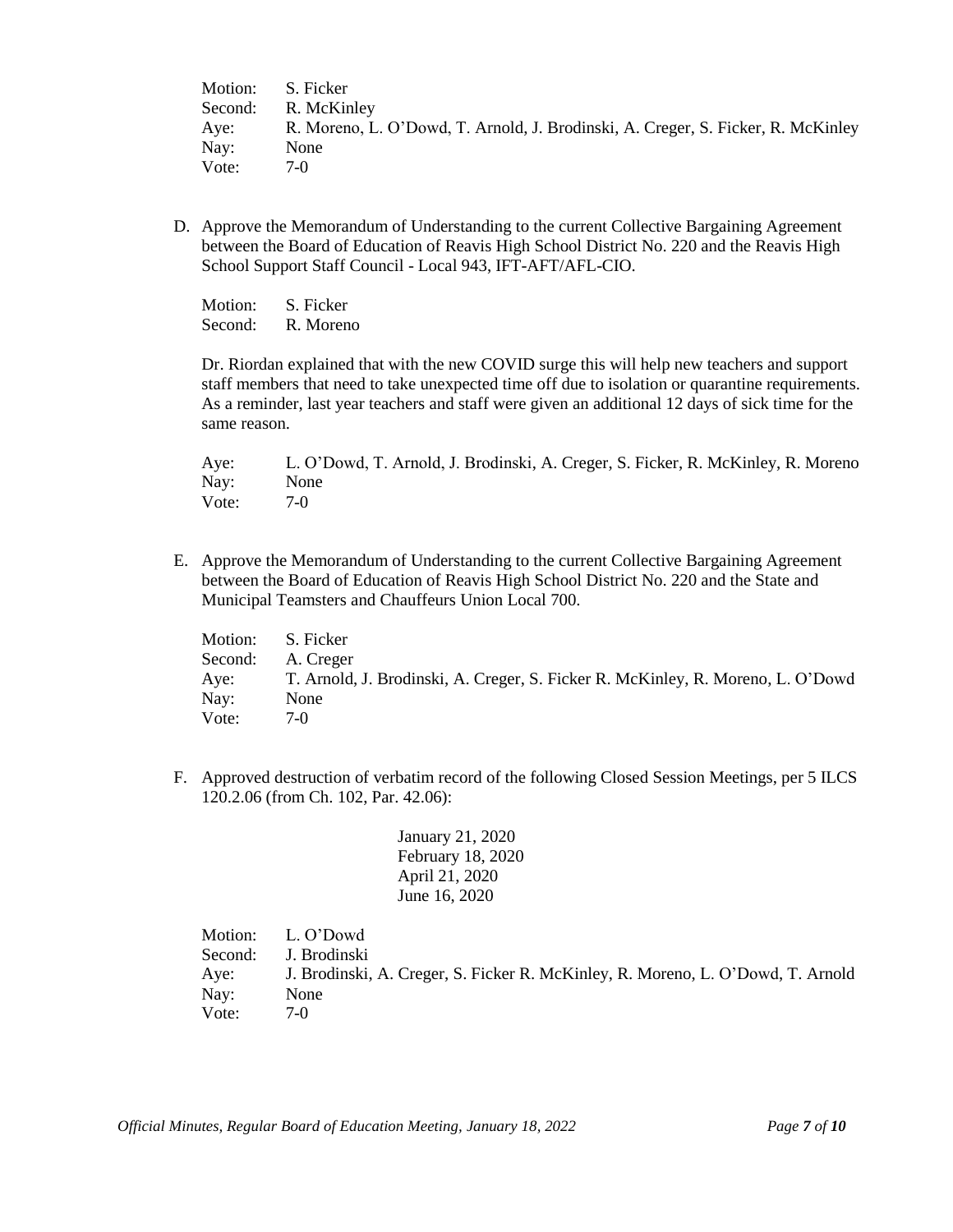# **10. CATEGORICAL REPORTS**

- A. Student Reports No Report
- B. Administration Mr. Novak updated the Board that himself and Principal Schultz are finalizing the ESSR III grant before sending to the State for approval. Reminding also that some of those funds will used for HVAC capital project work.

Mr. Novak also reported that TRS Supplemental Savings Plan being rolled out. This gives TRS members another offering for retirement planning. It is something Reavis is currently doing. As part of TRS, the resolution has to be passed. The official start date was January 10, 2022 but many districts are slow to bring the resolution to their Boards. So, it has been recommended to slowly roll it out before passing the resolution. Mr. Novak plans to present the resolution to the Board in the next couple of months.

Principal Schultz reported on the following items -

# **Principal's Honors Night**

We will be hosting Honors Night Wednesday, February 2 at 6pm in the Auditorium. Students from every grade level and their parents who earned honors or high honors roll will be invited to the event.

## **Reavis Refuses to Fail**

Semester grades are stored and it is time to reflect on student engagement and learning. We remember our efforts during remote learning and reported an increase as many schools did. Over 100 students have enrolled in our winter intersession credit recovery program. In addition, we have seen a dramatic increase in success since last year. Our success rates are comparable to years past prior to COVID.

# **Social Emotional Learning**

We are reviewing the CASEL Framework. As reported in December, Hector Montenegro provided professional development on EL and SEL strategies. A second example of our targeted efforts comes next week where Ms. Jastrzebowski and Principal Schultz will be talking to the Class of 2024 with two main goals: to connect with sophomore students and discuss one of the five core competencies in social emotional learning: responsible decision making. This will take place next week in Homeroom periods. We also will be spearheading a SEL district team of multiple stakeholders to create a plan that includes a vision of how SEL looks at Reavis.

Ms. Jastrzebowski reported the Counselors have registration up and running for the 22/23 school year and are currently registering the junior class. Registration is going well as our Counseling team is very excited to be able to meet, in-person, with each of their students. Unfortunately, for the safety of our students & families, we chose to cancel our In-coming Freshmen parent as well as our Junior parent night. Counselors will be posting a recorded version of this presentation by the end of this week, so please check our website.

The Dean's office has successfully re-established the Tier III intervention, Alternative Education. With COVID and being remote over the course of the last few years, we had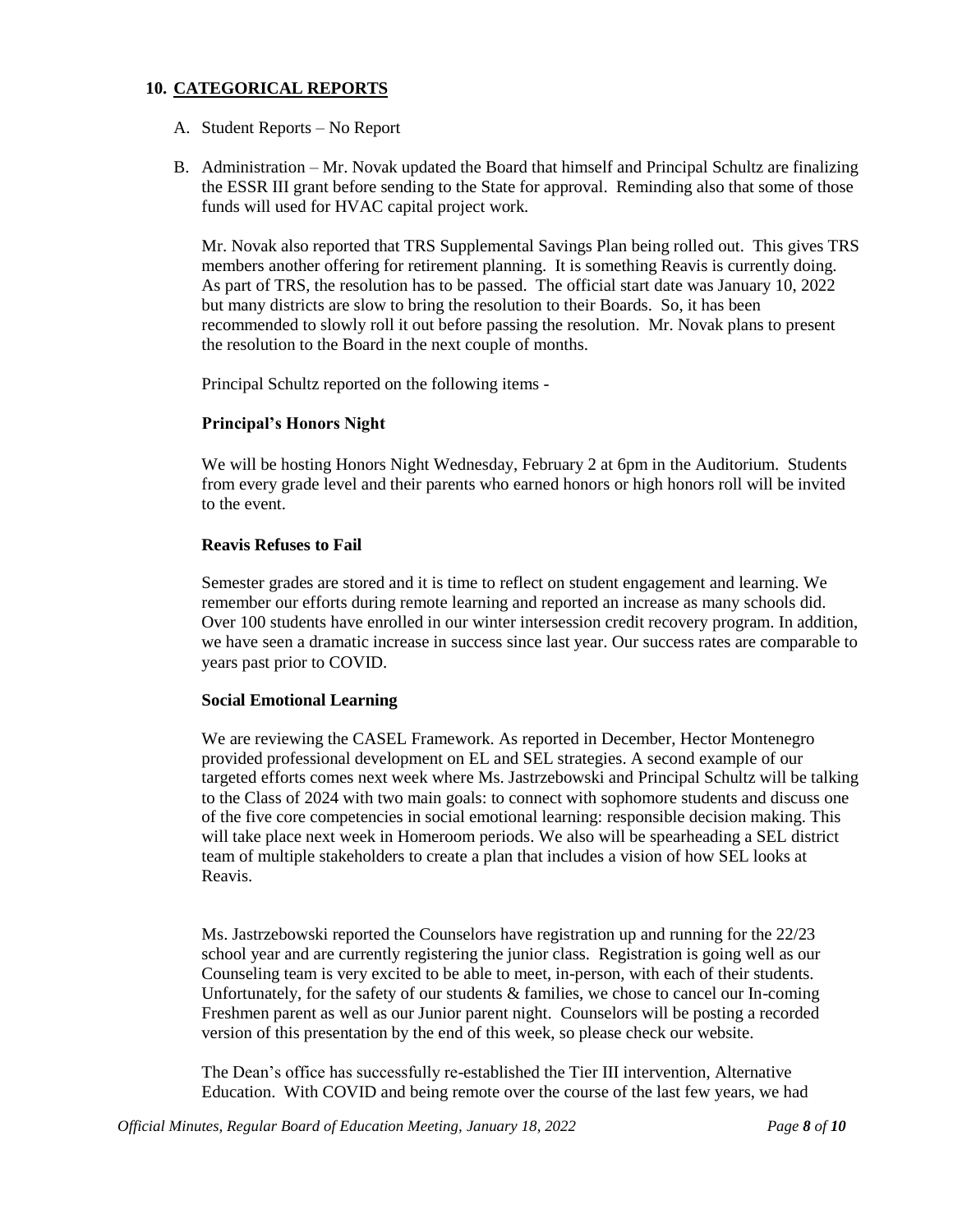suspended this program. This program began last week and will continue through the end of the semester.

Ms. Jastrzebowski and Principal Schultz have created a HR presentation for the sophomore class entitled: "What It Means To Be a Responsible RAM", that falls under the CASEL framework of Responsible Decision Making. As you are aware, it has been difficult for all of us these last few years with COVID and we look forward to getting out in front of our students and having a conversation about social media responsibility as well as being a responsible adult and making good decisions.

Dr. Banick reported that almost 100 students registered for Credit Recovery Winter Intersession, which began tonight. These students will spend 12 class hours demonstrating their proficiency of essential learning standards with a content area teacher. Doing so will allow them to recover credit for a required Fall semester class and move closer to being on track for graduation.

PLC efforts remain strong as we move into  $2<sup>nd</sup>$  semester. We continue to have conversations about moving toward standards-based grading. These efforts are aided by our PLC Coaches, several of whom will be presenting at a GIFT (Great Ideas for Teaching) PD Session at the Late Start on February 9<sup>th</sup>.

- C. Teachers Union No Report
- D. Support Staff Union No Report
- E. Maintenance Union No Report
- F. Board Reports No Report
- G. Superintendent Dr. Riordan provided an update on the current surge of COVID. The change in the guidance allowing 5 days of isolation instead of 10 has helped tremendously with staffing. Thankfully, Reavis has not had to take an adaptive pause due to staff shortages. Dr. Riordan thanked Dr. Banick since all substitutes are assigned through her office. This year there is a new system in place for scheduling substitutes. The MPR has been converted to a secondary lunch room to allow spacing during lunch periods. Also, KN95 masks have been distributed to all staff and students.

Hopefully, bids will be approved at the Special Board meeting that was just scheduled this evening. That will begin Phase II of the Capital Project which is the Pool & Locker Rooms renovation. Once the bids are approved, the renderings will be shared. Then Mr. Markham, SPM Architects, can begin planning/design for the Tech Wing and the Main Gym locker rooms.

Dr. Riordan's final report was an update on the AERO project, which he showed the Board and audience an overhead video of the current stage of the project.

# **11. CLOSED SESSION**

Enter into Executive Session pursuant to the Open Meetings Act, 5 ILCS 120/2, to consider the appointment, employment, compensation, dismissal or evaluation of personnel, contract